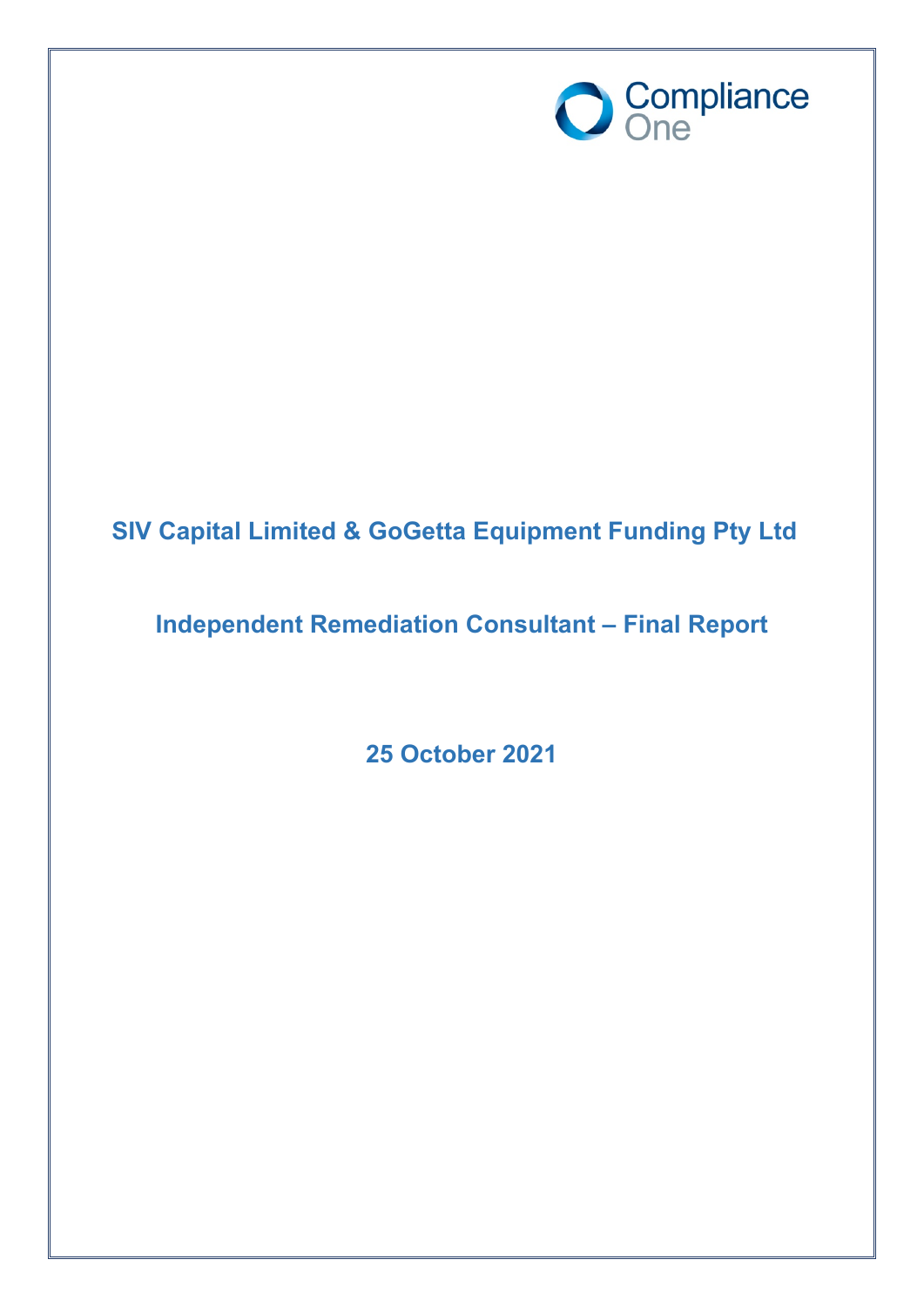© 2021 Compliance One Pty Ltd All rights reserved.

This report is subject to copyright. Except as permitted under the *Copyright Act 1968* (Cth), no part of this report may be published, reproduced, stored in any retrieval system, or communicated by any means or in any form whatsoever without the prior written permission of Compliance One. Please address all copyright inquiries to Compliance One at inquiry@complianceone.com.au.

#### Background Information & Disclaimer

This report is prepared by Compliance One Pty Ltd as the independent remediation consultant engaged by SIV Capital Ltd & GoGetta Equipment Funding Pty Ltd pursuant to an Enforceable Undertaking entered into with ASIC on 7 August 2020.

This report and the work performed in relation to it has been undertaken for SIV Capital Ltd & GoGetta Equipment Funding Pty Ltd and ASIC. The consultant acknowledges that ASIC is relying on the assessment and findings of the consultant and on the content of this report.

This report deals only with the issues set out in the Enforceable Undertaking and Remediation Program and in accordance with the Terms of Engagement under which Compliance One Pty Ltd is appointed. Information contained in this report is current as at the date of the report, and may not reflect any event or circumstances which occur after the date of the report.

#### Statement as to Independence

Compliance One Pty Ltd and any officers or employees are independent of SIV Capital Ltd & GoGetta Equipment Funding Pty Ltd and have remained so throughout the duration of the review.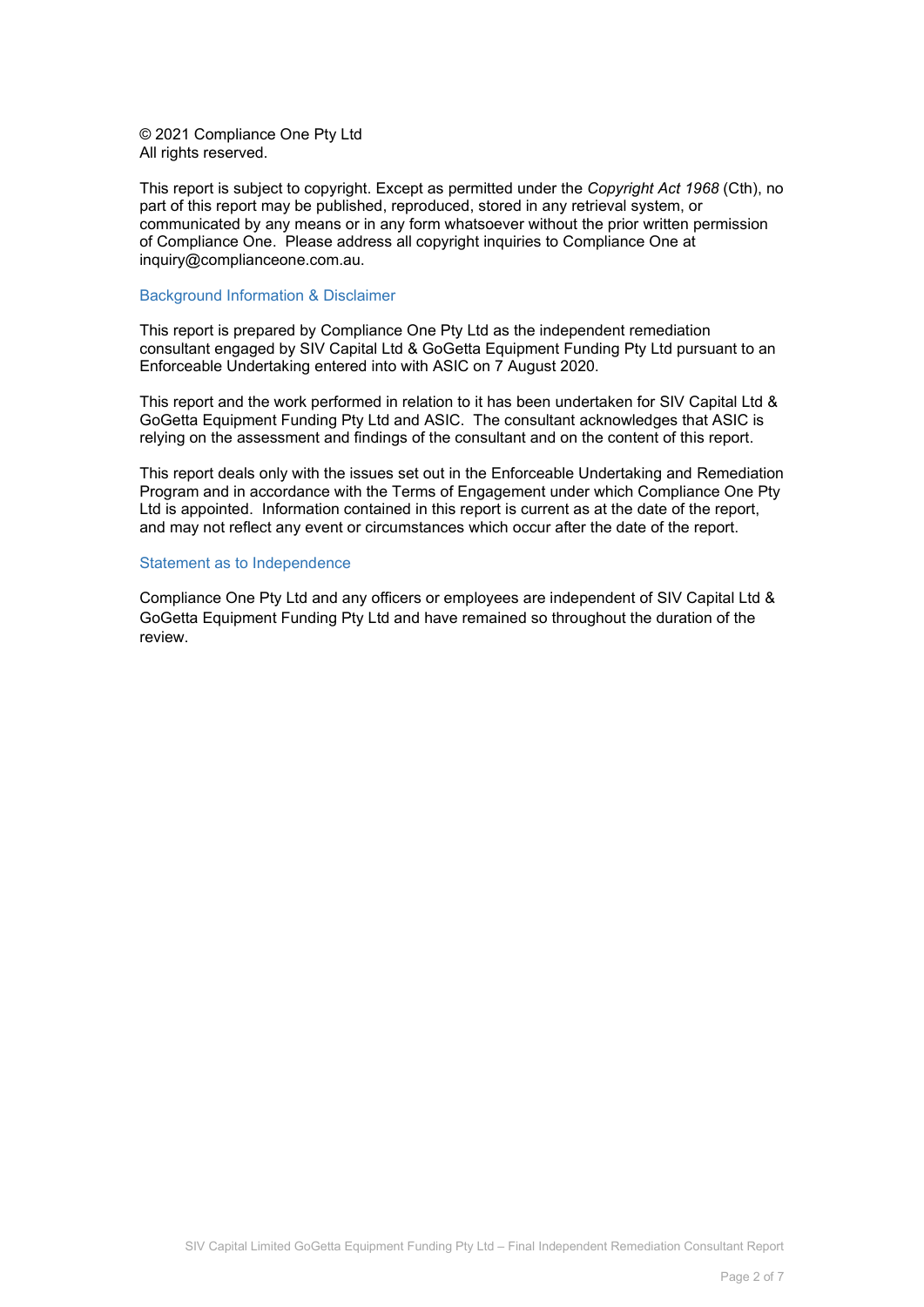### **Contents**

| Customers who could not be contacted / who did not respond and contact attempts 3.19.7  6 |  |
|-------------------------------------------------------------------------------------------|--|
|                                                                                           |  |
|                                                                                           |  |
|                                                                                           |  |
|                                                                                           |  |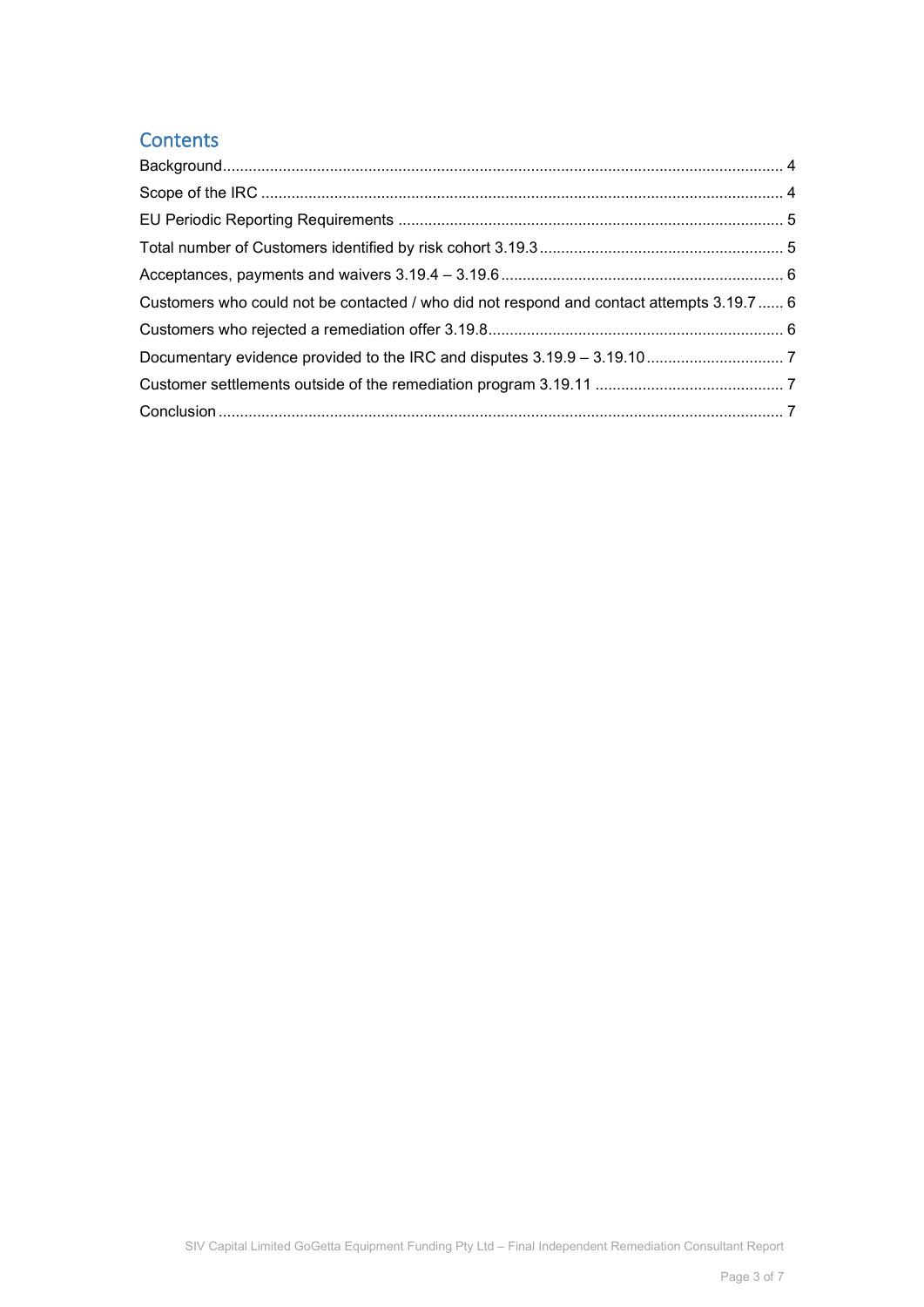#### <span id="page-3-0"></span>**Background**

- 1. SIV Capital Ltd (SIV) is a business equipment finance company that primarily finances commercial catering equipment.
- 2. GoGetta Equipment Funding Pty Ltd (GG) is a wholly owned subsidiary of SIV. Neither SIV nor GG held an Australian Credit Licence during the relevant period.
- 3. Between 01 July 2014 and October 2017, GG offered motor vehicle leases as part of its business activities.
- 4. ASIC identified concerns that GG did not make adequate inquiries to ensure that all customers were business customers and as a consequence, some of the motor vehicle leases offered by GG may have been consumer leases which GG was not licensed to offer.
- 5. SIVGG entered into an Enforceable Undertaking with ASIC on 07th August 2020 agreeing to carry out a remediation program (RMP) for customers that were identified as likely to be consumers (Customers). Remediation payments were to be calculated in accordance with the formulas prescribed in the RMP.
- 6. The Enforceable Undertaking required SIVGG to appoint an Independent Remediation Consultant (IRC) to oversee the execution of the RMP and to produce regular reports to ASIC.
- 7. Compliance One Pty Ltd was appointed as the IRC on 03rd September 2020.
- 8. The RMP ran until 04<sup>th</sup> October 2021 being the date on which ASIC provided its consent to the closure of the RMP in accordance with paragraph 9.1.4 of the RMP.
- 9. Six periodic reports were submitted to ASIC over the course of the RMP.
- 10. This is the final IRC report and is provided pursuant to paragraph 3.19.2 of the Enforceable Undertaking.

#### <span id="page-3-1"></span>Scope of the IRC

- 11. The IRC was appointed to:
- a) monitor and revise the population of High Risk Customers, Medium Risk Customers and Other Customers throughout the life of the RMP;
- b) make recommendations to ASIC regarding any necessary amendments to the number and identity of High Risk Brokers;
- c) monitor and assess whether Customers were correctly categorised as being High Risk Customers, Medium Risk Customers or Other Customers and change the classification of a Customer or Customers where appropriate;
- d) monitor and assess whether Customers were correctly assessed as being Affected Customers and whether Customers were being remediated in accordance with the RMP;
- e) ensure compliance with the RMP;
- f) review all proposed template communication with Customers, making amendments where necessary;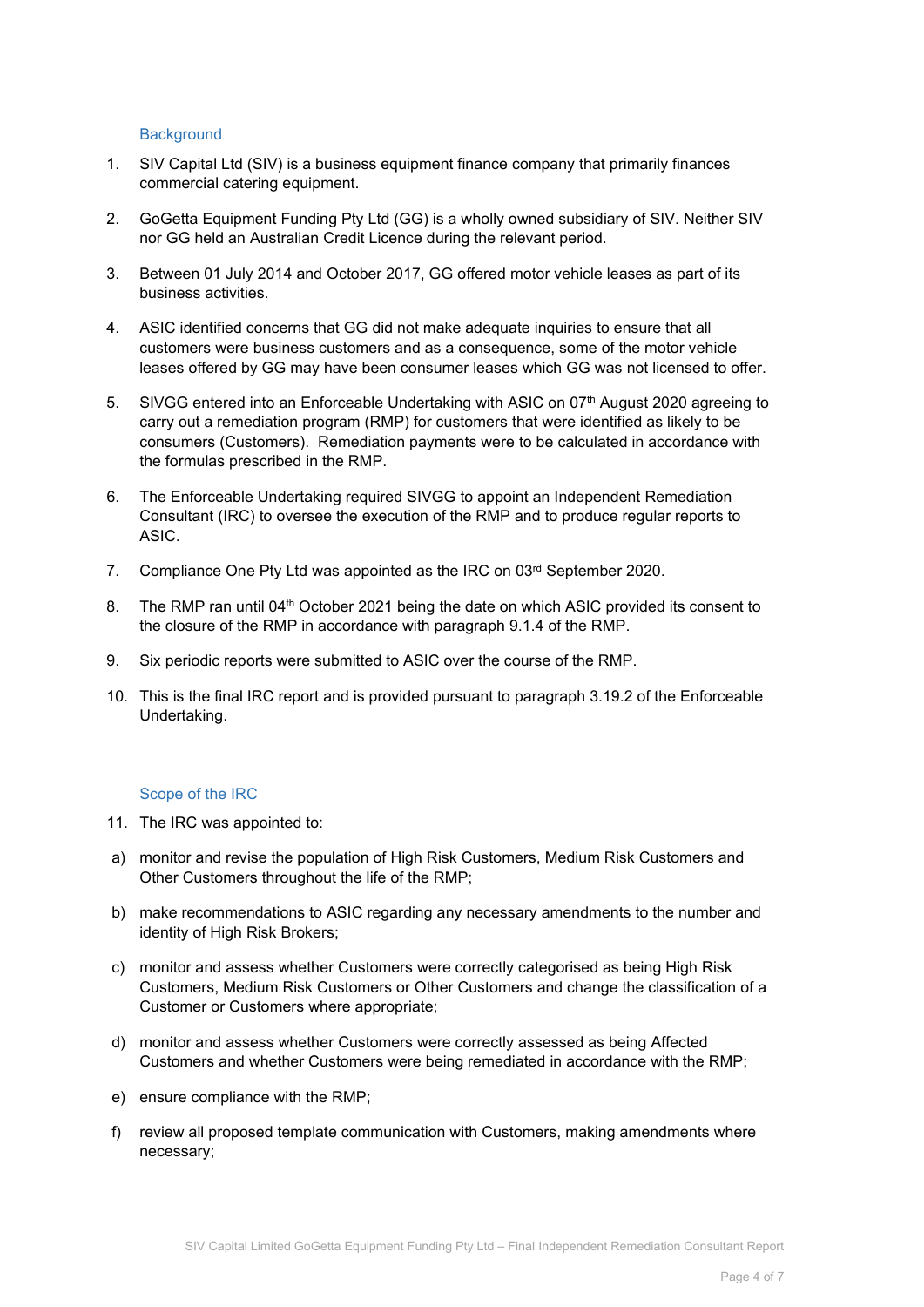- g) adjudicate all disputed remediation offers in accordance with the RMP by considering any evidence presented by SIVGG and requesting further information from any parties where such is required;
- h) review all settlements or proposed settlements of a dispute or claim between SIVGG and Customers outside of the Remediation Program and ensure the settlement produced an outcome at least as good as the Customer's compensation calculated under the RMP; and
- i) advise ASIC in writing of any changes to the RMP.

#### <span id="page-4-0"></span>EU Periodic Reporting Requirements

- 12. Pursuant to paragraph 3.19 of the EU, each periodic report and the final report of the IRC is required to include the following information:
- 3.19.3 the total number of Customers identified (by High Risk Customer, Medium Risk Customer and Other Customer);
- 3.19.4 the total number of Affected Customers who have accepted a remediation offer (by High Risk Customer, Medium Risk Customer and Other Customer);
- 3.19.5 the total number and value of Remediation Payments sent to Affected Customers (by High Risk Customer, Medium Risk Customer and Other Customer);
- 3.19.6 the total value of Arrears and Remaining Payments waived by GoGetta and/or SIV Capital with respect to Affected Customer (by High Risk Customer, Medium Risk Customer and Other Customer);
- 3.19.7 the total number of Customers (by High Risk Customer, Medium Risk Customer and Other Customer) who have been unable to be contacted or who have not responded to Customer Communications, and the number of attempts made and nature of attempts made to contact those Customers;
- 3.19.8 the total number of Customers who have rejected a remediation offer and if known, the reason why;
- 3.19.9 the total number of Customers in relation to whom GoGetta and/or SIV Capital have provided Documentary Evidence to the Independent Remediation Consultant and the status of each of those matters;
- 3.19.10 the total number of Customer Disputes and the status of each Customer Dispute; and
- 3.19.11 a summary of each Customer whose individual circumstances have been settled or resolved, or are otherwise being dealt with outside of the Remediation Program, including the name of the Customer, the forum in which the matter was (or is) being dealt with, and a summary of the outcome, including any compensation paid to the Customer.
- 13. This report provides final data against each of the requirements of paragraph 3.19 of the EU.

#### <span id="page-4-1"></span>Total number of Customers identified by risk cohort 3.19.3

14. At the commencement of the RMP the IRC reviewed the classifications of all Customers. The review resulted in a reclassification of 140 Customers moving from the Other Customer classification up to High Risk or Medium Risk. Further minor additional changes were made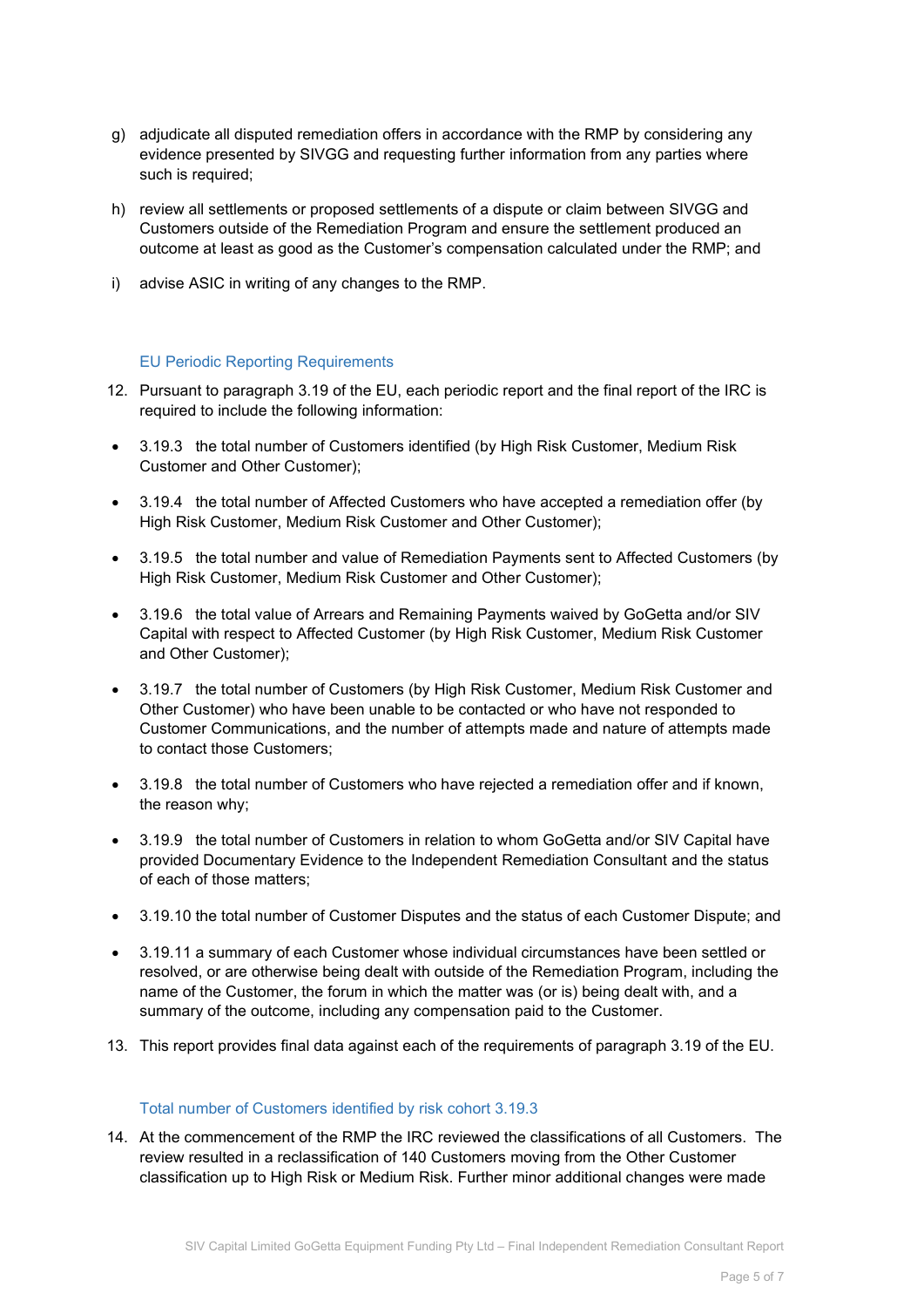on a case-by-case basis in the first months of the program. Thereafter the number of Affected Customers in each Risk cohort remained stable. The total number of Affected Customers was 5,537. The number in each risk cohort was:

#### **Total contract numbers by risk cohort**

|                           | <b>Affected Customer numbers</b> |
|---------------------------|----------------------------------|
| <b>High Risk Customer</b> | 478                              |
| Medium Risk Customer      | 823                              |
| <b>Other Customer</b>     | 4,236                            |
| Total                     | 5,537                            |

#### <span id="page-5-0"></span>Acceptances, payments and waivers 3.19.4 – 3.19.6

15. The total value of remediation to Customers under this RMP including payments and waivers of arrears and future contractual payments was \$10,529,520.92. This amount when presented per cohort is as follows:

|                       | Acceptances/<br><b>Remittances</b> | <b>Remediation</b><br>Payments | <b>Waivers</b> | Total           |
|-----------------------|------------------------------------|--------------------------------|----------------|-----------------|
| <b>High Risk</b>      | 185                                | \$1,499,992.27                 | \$994,123.53   | \$2,494,115.80  |
| Medium Risk           | 193                                | \$1,632,929.58                 | \$591,629.12   | \$2,224,558.70  |
| <b>Other Customer</b> | 548                                | \$4,957,612.87                 | \$853,233.55   | \$5,810,846.42  |
| Total                 | 926                                | \$8,090,534.72                 | \$2,438,986.20 | \$10,529,520.92 |

#### <span id="page-5-1"></span>Customers who could not be contacted / who did not respond and contact attempts 3.19.7

- 16. The RMP required SIVGG to make multiple contact attempts with each Customer using methods including registered post, email, SMS and telephone. Where SIVGG was unsuccessful establishing contact with an Affected Customer via the first contact method they were required to make subsequent attempts using methods prescribed in the RMP.
- 17. SIVGG completed all of its mandatory communication obligations with all Customer classifications in March 2021 (during the fourth reporting period). SIVGG generated just over 28,900 contact attempts comprising letters, emails, telephone calls and SMS with Affected Customers over the course of the RMP.
- 18. The total number of Customers who did not respond or establish contact with SIVGG was 4,427.

#### <span id="page-5-2"></span>Customers who rejected a remediation offer 3.19.8

19. A total of 364 Customers "rejected a remediation offer or invitation to participate in the RMP" by informing SIVGG that they knowingly obtained a Motor Vehicle Lease for a business purpose and did not consider themselves eligible for remediation under the conditions of the RMP (i.e. that there was a considerable risk they obtained a motor vehicle lease for Consumer purposes).